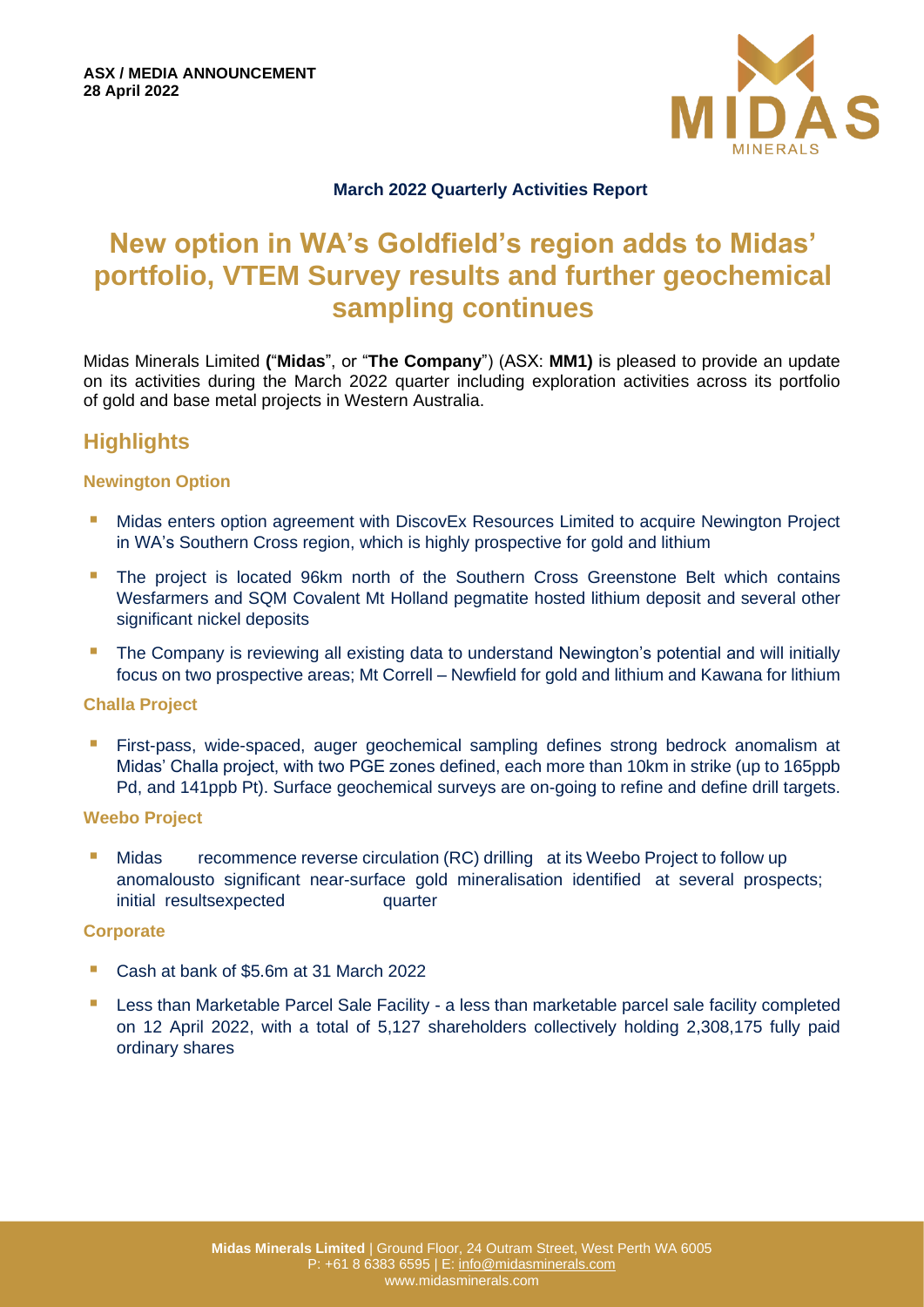

## **NEWINGTON PROJECT**

Midas entered an option agreement with DiscovEx Resources Limited (ASX: DCX) ("DCX") on 4 April 2022 subsequent to the end of the quarter to acquire the Newington Project in WA's Sothern Cross region, which is prospective for gold and lithium.

The main DCX Newington Project area totals about 210km<sup>2</sup> and is located 96km north of Southern Cross. Tenements cover a 33km strike of the northern extent of the Southern Cross Greenstone Belt. The project comprises four exploration licences totalling 153.6km<sup>2</sup> which are 100% owned by DCX, four exploration licences and a prospecting licence totalling 55.7km<sup>2</sup> in which DCX can earn 80% interest and two mining leases totalling 1.2km<sup>2</sup> in which DCX has 70% equity.

In addition, the project includes a single exploration licence of 100.6km<sup>2</sup> , in which DCX holds 100%, located 3km north of the Edna May Gold Mine, located 60km west of Southern Cross. The Southern Cross Greenstone Belt hosts numerous gold deposits and is considered highly prospective. The belt also contains the Mt Holland pegmatite hosted lithium deposit being developed by the Wesfarmers and SQM Covalent Lithium joint venture, and several significant nickel deposits.

Midas will undertake a detailed review of existing data and ground truthing to understand the gold and lithium potential. The initial focus will be on two prospective areas; Mt Correll - Newfield for gold and lithium and Kawana for lithium where there is the presence of pegmatites associated with late-stage granites and evidence for extensive lithium, caesium and tantalum anomalism in limited prior multi-element auger geochemistry.



*Figure 1: Location of the Newington Project, proximal to Midas' existing projects (see ASX 4 April 2022)*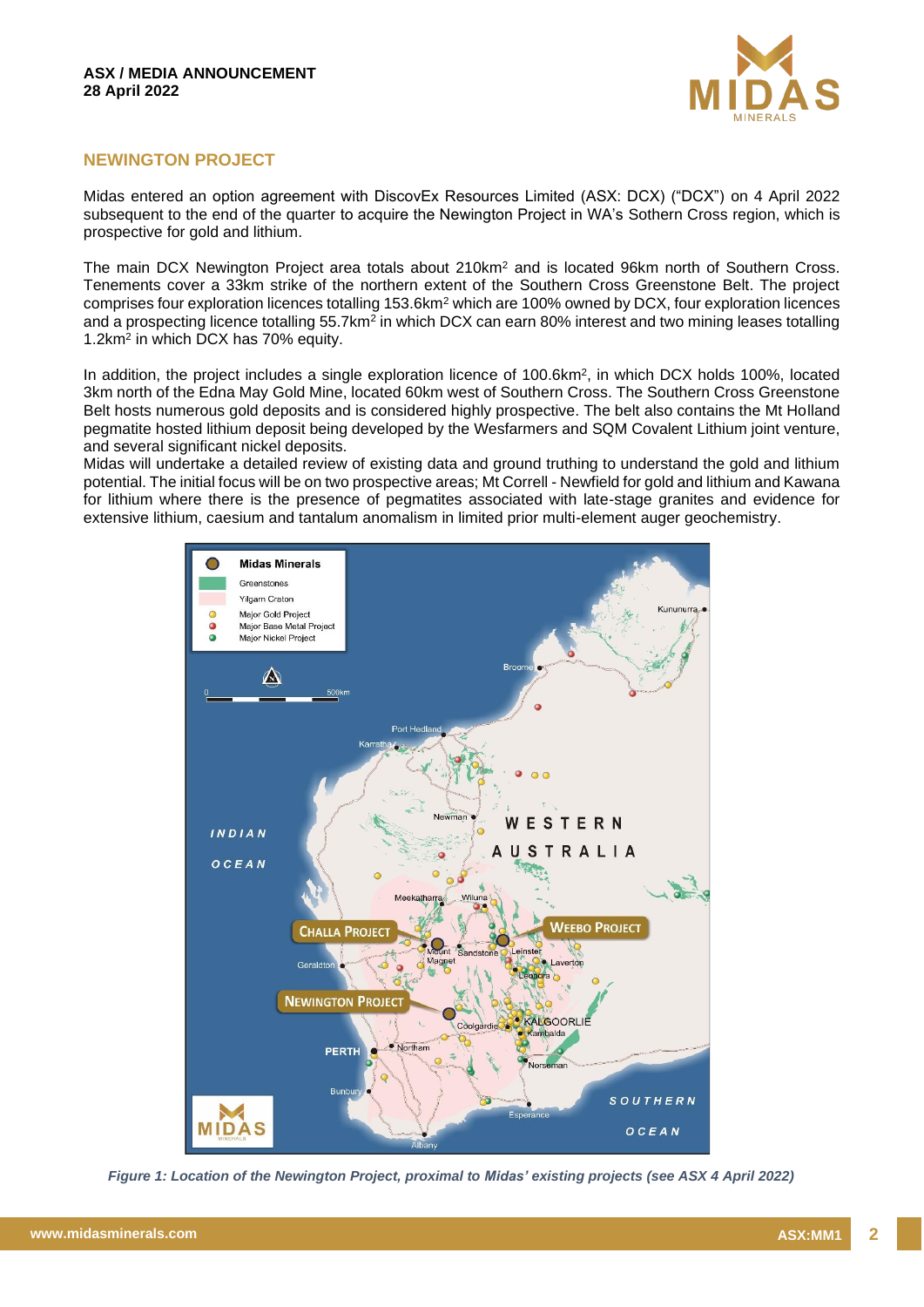

## **Gold Potential**

Midas will review the gold potential over a 5km strike in the Hawthorn to Newfield – Dawsons area which has potential for high-grade gold mineralisation associated within structurally controlled quartz veins and folded banded iron formations (BIFs).

The Company will conduct a full analysis of all the existing data to determine the potential for gold. Prior recorded gold production at Newfield Central was 32,366 ounces at an exceptionally high-grade of 24.5 g/t Au, of which 70% was produced below a sub-horizontal dolerite dyke between 2001 and 2005.

Drilling by DCX at Dawson's has returned significant intercepts including 4m at 16.6 g/t Au, 3m at 11.0 g/t Au, 2m at 13.0 g/t Au and 1m at 20.0 g/t Au (refer to DCX ASX announcements 19 November 2019 and 24 February 2022), below the same sub-horizontal dolerite dyke that occurs at Newfield Central, 700m to the south.

## **Lithium Potential - Lithium Caesium, Tantalum (LCT) Pegmatites**

Though no specific exploration for pegmatite minerals is documented, following an evaluation of available data, Midas has identified two areas for their potential to host LCT pegmatites:

### **Newfield**

- Several pegmatites have been mapped or intercepted in historic gold and nickel exploration, located immediately north of a possible source intrusion, the late-stage Mt Correll leucogranite.
- Limited multi-element soil and auger datasets (requiring verification) indicate the presence of anomalous Tantalum (Ta), Lithium (Li), Caesium (Cs), Tin (Sn) and Tungsten (W).
- Based on the documented presence of pegmatites and limited geochemistry an area of at least 10km<sup>2</sup> north and east of the Mt Correll leucogranite is considered highly prospective for LCT pegmatites and also contains the most prospective gold target area known on the project.

#### **Kawana**

- Numerous pegmatites and late-stage granites were mapped or intercepted in limited gold and nickel exploration over a 9km strike of the northern extent of the Southern Cross greenstone belt, particularly along the Copperhead fault.
- The widest recorded pegmatite drill intercept was 29m intersected during historic nickel exploration.
- Limited auger multi-element geochemistry highlighted anomalous Ta and Li over an open 2.4km strike with strong anomalism over 700m strike, with one geochemical sample assaying highly encouraging grades of 1.26% Li2O, 675ppm Cs2O, 60ppm Ta2O<sup>5</sup> and 155ppm SnO<sup>2</sup> (refer ASX 4 April 2022)
- The 28km<sup>2</sup> area is considered by Midas to be highly prospective for LCT pegmatites.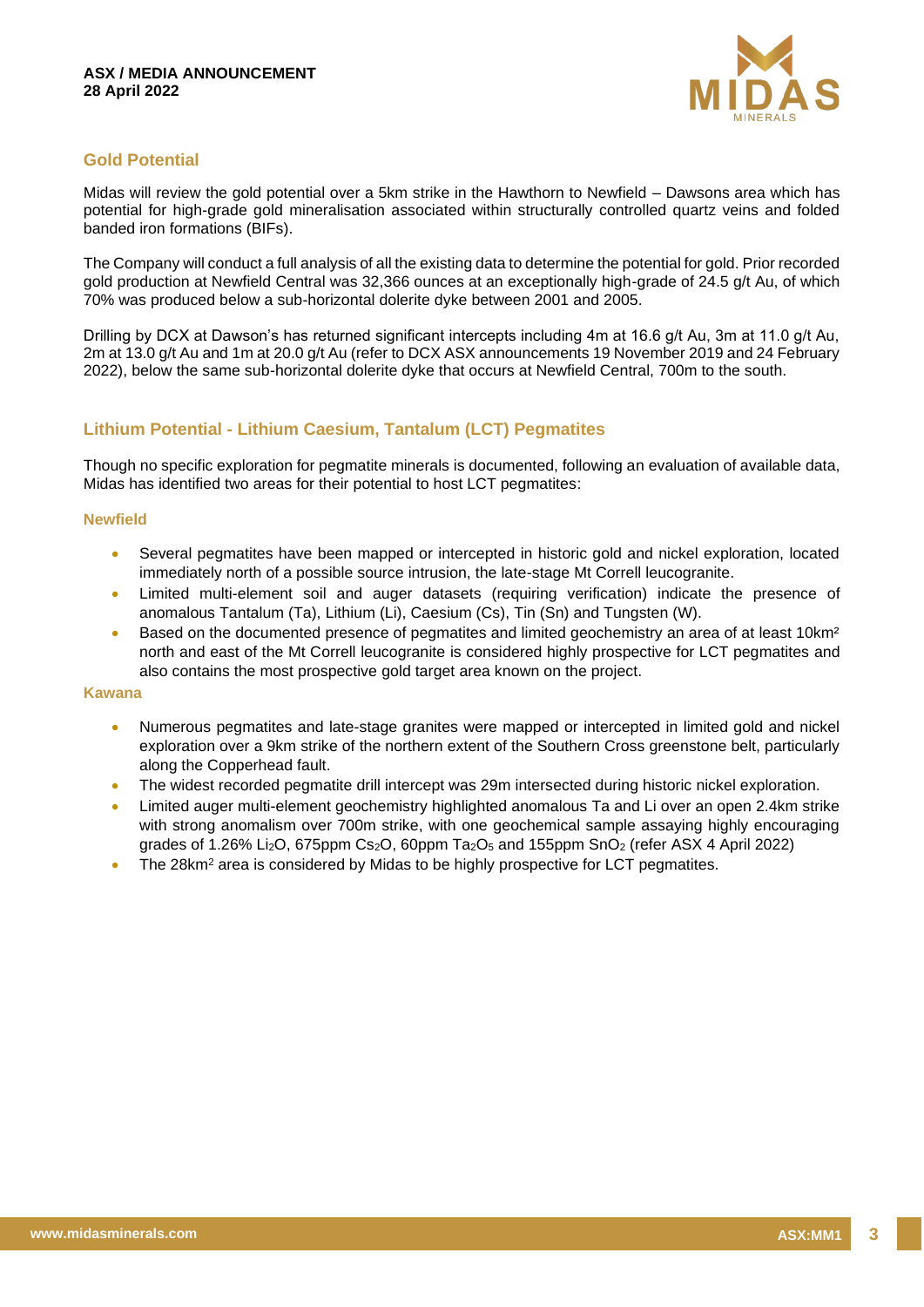



*Figure 2: Location of the Newington Project (see ASX 4 April 2022)*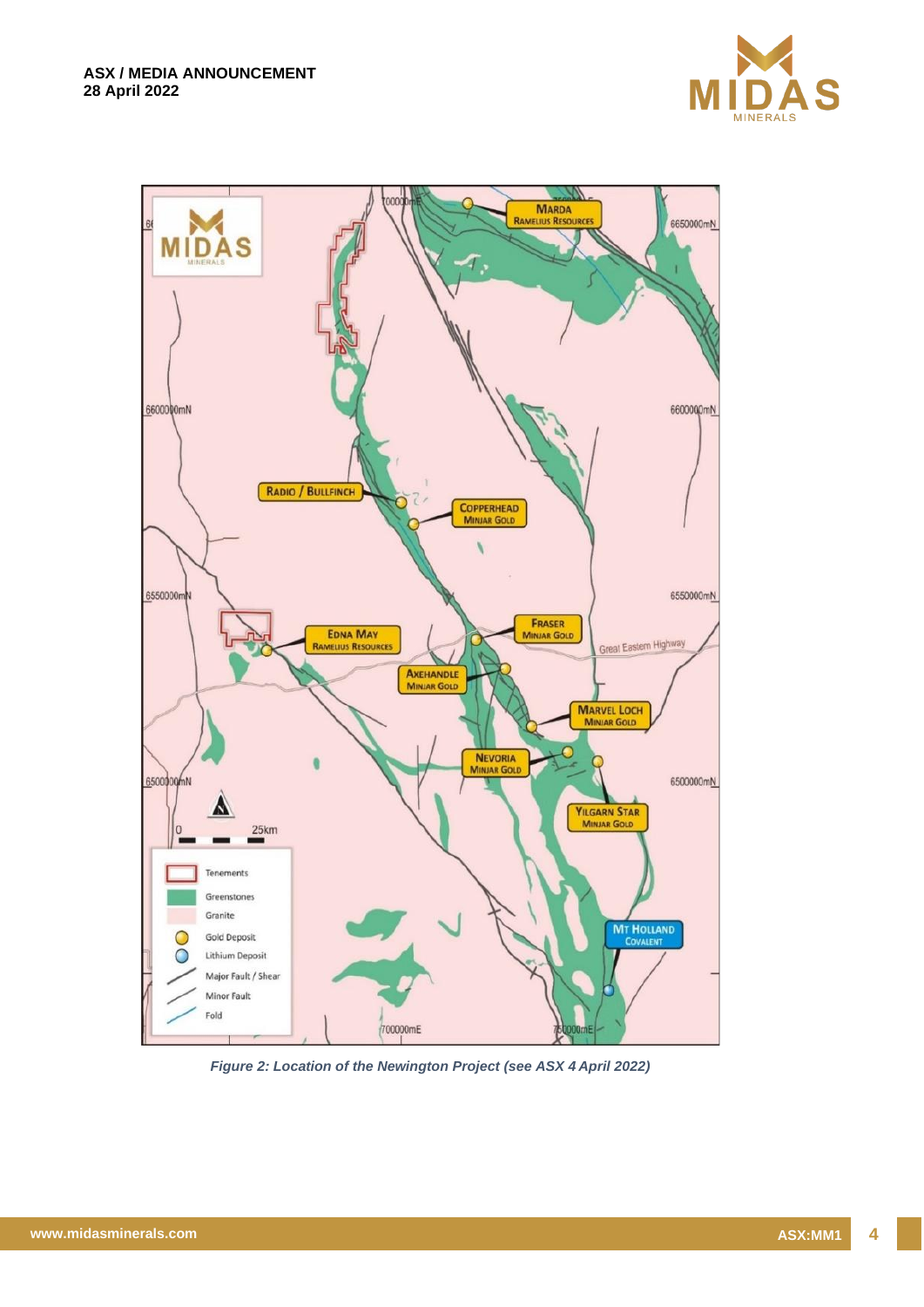

## **CHALLA GOLD, NICKEL-COPPER-PGE PROJECT**

During the March 2022 quarter, Midas received results from VTEM and auger geochemical surveys.

#### **VTEM Survey**

In February, geophysical consultant Resource Potentials completed an assessment of helicopter-borne VTEMTM-Max electromagnetic survey data acquired over Midas' Challa Project near Mt Magnet WA, (refer ASX announcement 8 February 2022).

The VTEM survey area at Challa covered 136km<sup>2</sup> at 200m line spacing and mainly covered a portion of the northern section of a giant mafic-ultramafic layered intrusion known as the Windimurra Igneous Complex (WIC). The aim was to identify bedrock conductors that may relate to intrusion related massive sulphide mineralised bodies with the potential to host Ni-Cu-Co-PGE mineralisation. Known sulphide gossan occurrences have been identified in this part of the WIC and often contain anomalous to high grades of base metals and/or precious metals. Analysis of the preliminary VTEM data has identified at least 34 higher priority conductive anomalies occurring as discrete or clusters of mid to late-time responses forming bedrock targets. Some VTEM targets are considered drill ready, and others require ground-based electromagnetic (EM) surveys to refine and define their precise orientation prior to drilling using reverse circulation (RC) or diamond drilling methods.

### **Geochemical Sampling**

In March, results from first-pass wide spaced geochemical sampling conducted in December 2021 were announced (refer ASX announcement 15 March 2022). Midas completed ~63-line km of wide-spaced, auger geochemical drill traverses with holes spaced at an average of 20m.

The program aimed to test weathered bedrock below transported and residual soil cover in areas thought to contain precious and base metals, and favourable geology, based on limited prior exploration.

Midas' initial auger geochemistry at Challa has proved particularly successful in defining discrete precious and base metal anomalies, with three areas of strong potential located to date commanding immediate follow-up:

#### *John Bore East (JBE)*

The JBE VTEM anomaly cluster contains 15 subtle to strong late-time conductors extending over a strike of 2.7km. Field checking confirmed that the strongest anomalies follow a zone of sub-cropping gabbro sequence (high-MgO content). The JBE cluster has been identified as a priority as it includes roughly half of the highest ranked VTEM anomalies from the survey.

#### *John Bore West (JBW)*

The JBW VTEM anomaly cluster comprises eight medium ranked mid to late time conductors extending over 2.2km. The lithology in the area comprises a gabbro cumulate sequence. A single historic diamond drill hole intercepted lead-zinc sulphides within a shear zone nearby.

Anomalous base metals in auger geochemistry along strike from a single historic diamond drill hole which intercepted lead-zinc sulphides in a shear zone and anomalous results in soil from prior sampling. The area also contains the John Bore West VTEM anomaly cluster comprising eight moderate to high ranked mid to latetime conductors. The area has strong potential for shear hosted base metals and silver. One pair of auger holes returned highly anomalous Ni, Cr, Mg, Li, in addition to Cu, Pb, Zn, indicating additional potential for stratabound ultramafic hosted mineralisation, anomalous lithium may be linked to pegmatites in the area.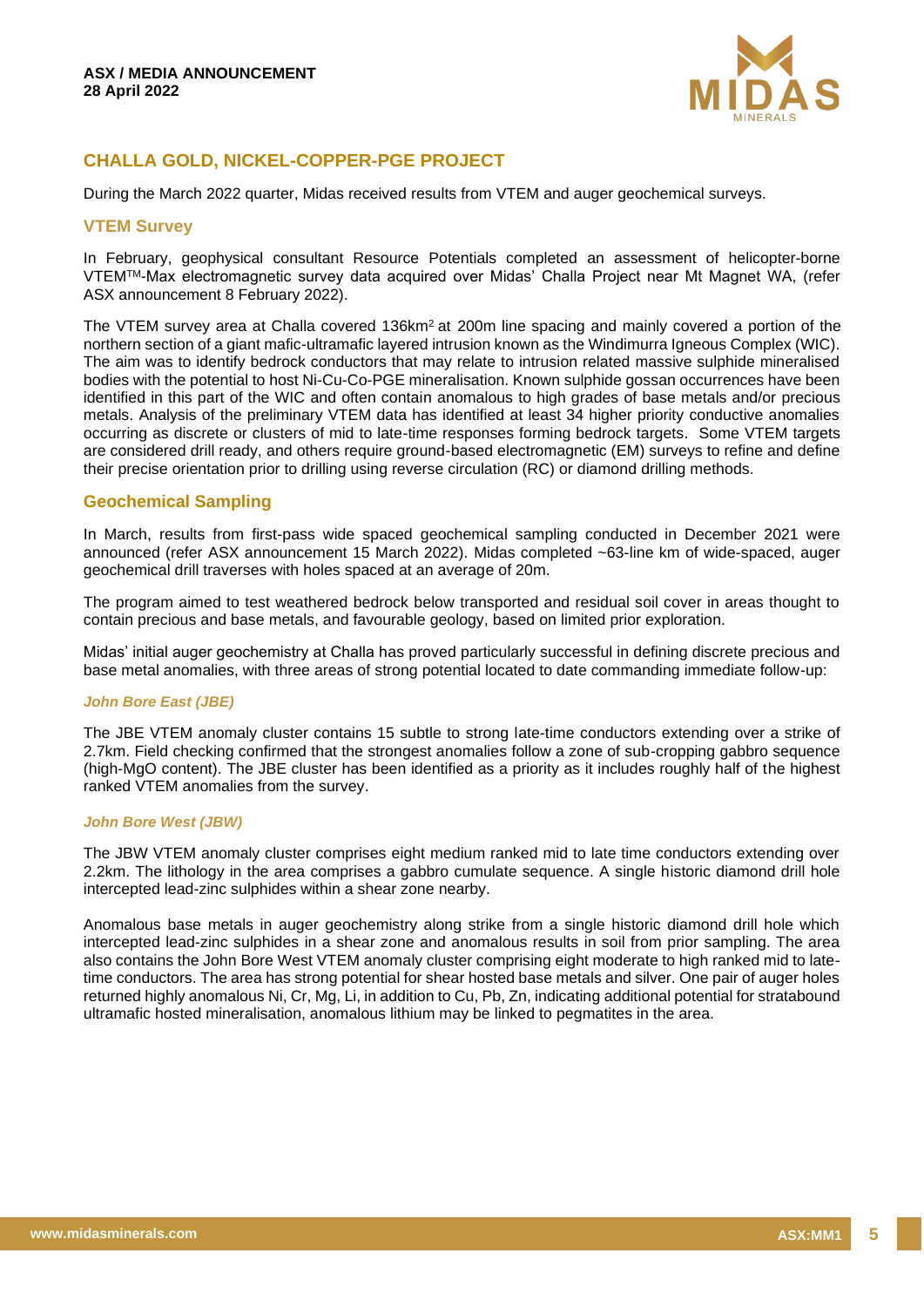



*Figure 3: VTEM anomalies in Midas' Challa Project tenements (ASX 8 February 2022)*

#### *Wondinong East (WE)*

The WE VTEM anomaly cluster is comprised of 14 early to late time conductors over 3.9km. The target area comprises mafic gabbro to ultramafic anorthosite cumulates. Limited historic geochemistry and drilling returned strongly anomalous palladium and platinum in this area. Rock-chip sampling of a small gossan outcrop contained high-grade copper-silver-gold mineralisation and likely represents a structurally controlled sulphide occurrence.

Auger geochemistry was successful in confirming and extending zones of anomalous palladium and platinum identified in limited prior soil and stream sediment sampling. The two stratabound PGE enrichment zones each are more than 10km in strike and about 500m wide at surface (or about 250m in true width). The zones are hosted by the prospective olivine gabbronorite sequences of the WIC.

The strongest geochemistry in both zones was discovered in the recent auger drilling proximal to a set large deep-seated cross cutting faults that traverse the WIC. Geochemical values of up to 165ppb Pd and 75ppb Pt were returned adjacent to the main fault.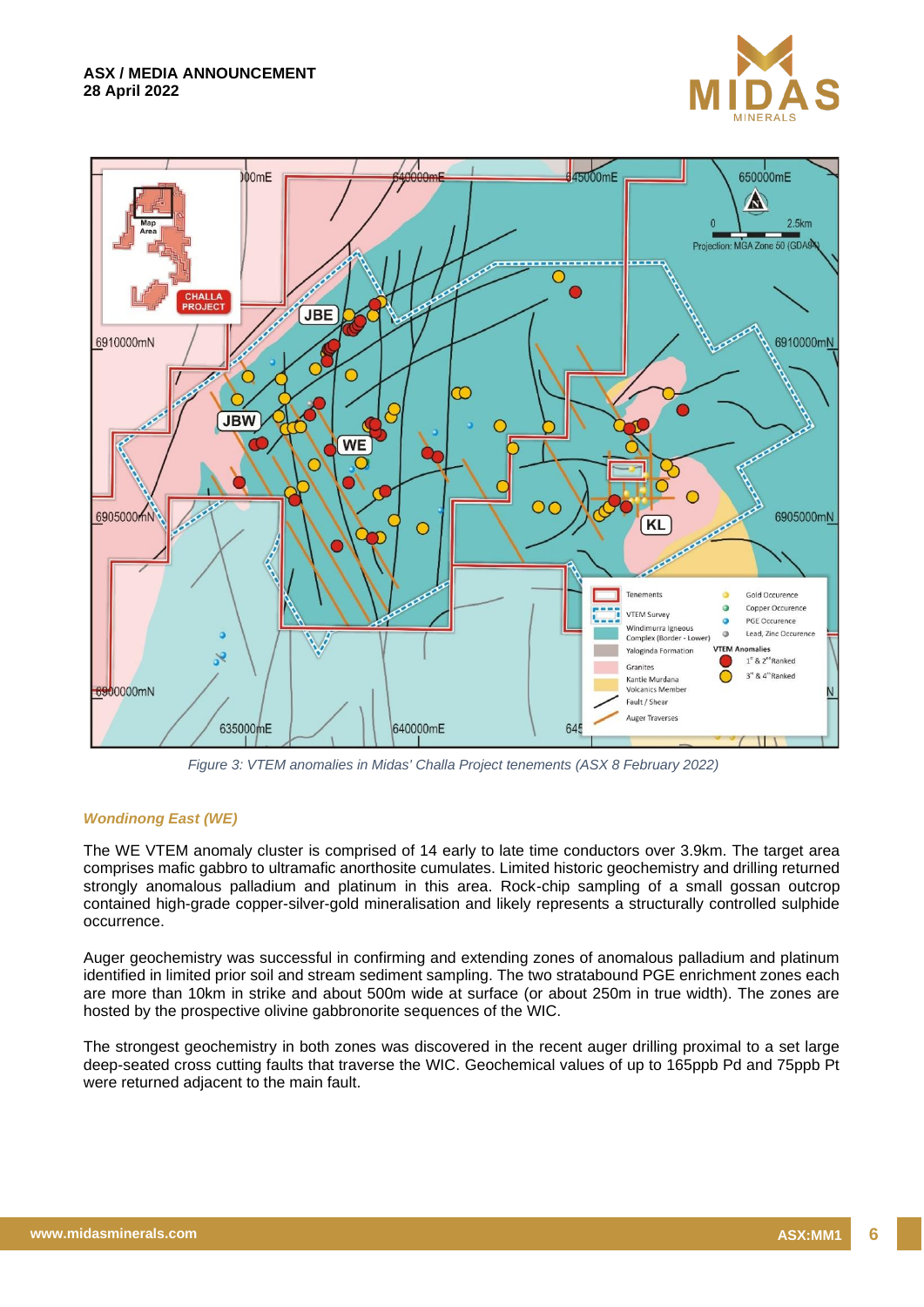#### **ASX / MEDIA ANNOUNCEMENT 28 April 2022**



#### *Killarney (KL)*

The KL VTEM anomaly cluster comprises 16 early to late time conductors identified within a 2.5km radius of the Killarney gold workings. The area is complex geologically and structurally, a number of copper-gold and arsenicgold gossanous quartz veins and shears have been mined. The most prospective areas are mostly soil covered and initial auger geochemistry results covering the VTEM target area are pending.

The Killarney area has known gold and copper occurrences and prior gold production. Auger geochemistry was successful in locating anomalous gold, copper, nickel, and yttrium in a complex geological and structural setting.

## **WEEBO GOLD PROJECT**

In January, Midas reported remaining results from its auger geochemical sampling completed in October 2021 and aircore (AC) and reverse circulation (RC) drilling program, completed in November 2021, at Weebo.

Drilling focused on defining gold mineralisation at the Ockerburry, Scone Stone and Otto prospects (refer ASX releases on the 29 November 2021 and 22 December 2021), testing prospects located along strike and proximal to Northern Star Resources' (ASX: NST) Thunderbox mine and Otto Bore gold deposit.

Midas' program was successful in delineating significant gold mineralisation in several areas, all at shallow depths.

## **Geochemical Sampling**

In January, Midas received final assays the 2,255 auger geochemical drill holes completed in the Wheel of Fortune and Sir Samuel areas (refer ASX announcement 25 January 2022).

A total of 10 auger gold anomalies were defined totalling about 10km strike within the Wheel of Fortune and Sir Samuel areas.

## **Sulphide Nickel Targets Emerging**

As reported in January, Auger drilling successfully refined the previously poorly defined 1.7km long ultramafic channelised flow unit, which is up to 400m wide, and where multiple A-B flows within the sequence are characterised by important lithological features including ortho-cumulate bases and well-developed spinifex textured flow tops. Prior limited exploration identified a main cut down channel with an apparent strike of at least 500m. This is now a priority nickel-sulphide drill target.

Auger drilling and recent geophysics successfully extended the ultramafic to a strike of at least 2.6km within the Weebo project. Auger drilling has identified at least two trends of elevated Ni, Cr, PGE and Cu, including one at the base of the overturned south-east plunging channel sequence.

## **Drilling Recommenced**

During the quarter following the completion of a heritage survey, Midas recommenced deeper RC drilling at the Weebo Project. The programme has been completed, with four target areas tested:

**Scone Stone gold prospect** - Nine holes completed for total 1,802m

**Ockerburry gold prospects** - Seven holes completed for total 1,120m

**Otto gold prospects** - Four holes completed for total 897m

Midas expects the first assay results from the Weebo drill program during the June quarter.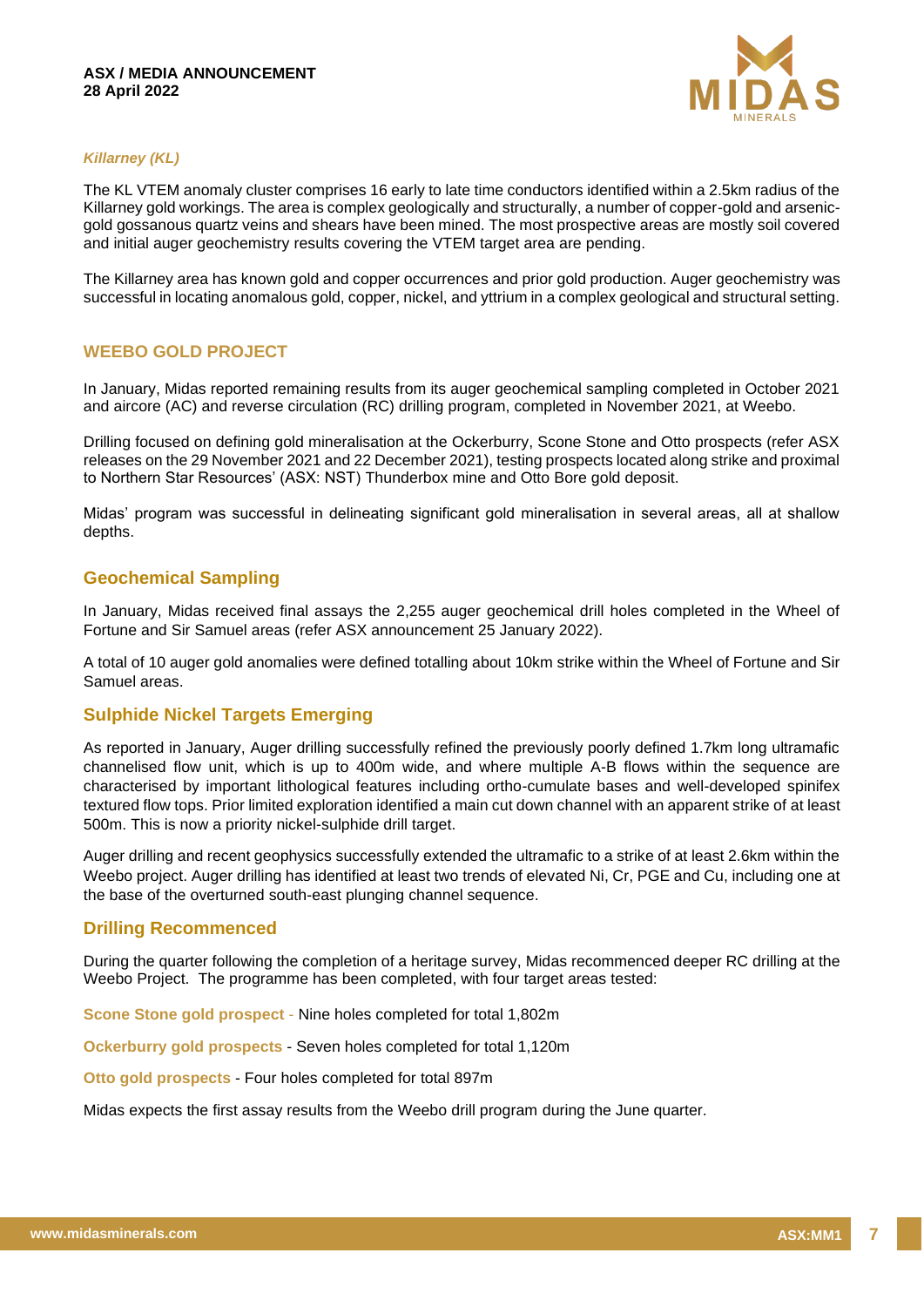

## **CORPORATE**

## **Financial Information**

Midas is in a strong financial position with cash at bank of approximately \$5.6 million as at 31 March 2022.

Refer to Appendix 5B report provided separately for principal movements in consolidated cash for the quarter.

Information as disclosed in the Cash Flow Report:

- Exploration and Evaluation Expenditure during the period was \$363k.
- There were no mining production and development activities during the quarter.
- Payments to related parties of the Company and their associates during the quarter was \$71k. This relates to executive directors' salaries, non-executive director's fees, superannuation (where applicable) and consulting fees.

## **Weebo Agreement**

In January, Midas notified vendors of the Weebo that it has elected to extend its option for a further 12 months. Under the Tenement Option and Acquisition Agreement, entered into on the 24 January 2021 (Option Agreement), Midas paid a cash consideration of \$60,000 (**Extension Payment**) to the vendors.

In consideration for the Extension Payment, the new option anniversary will be the 24 January 2023. At any time during the 12-month option period, the Company can acquire 100% of the tenements under option by making a cash payment of \$600,000.

## **Annual General Meeting**

Midas' Annual General Meeting will be held on 31 May 2022. Further details relating to the meeting will be advised in the Notice of Meeting, which will be distributed to shareholders in due course.

## **Less than Marketable Parcel Sale Facility**

In February, Midas announced it had established a less than marketable parcel sale facility. The Facility completed on the 12 April 2022, with s total of 5,127 shareholders collectively holding 2,308,175 fully paid ordinary shares in Midas sold at a price of \$0.19 per share, being a 31% premium to the record date close price on 28 January 2022.

## **TENEMENT SUMMARY**

In accordance with Listing Rule 5.3.3, please refer to Appendix 1 for a listing of all tenement holdings.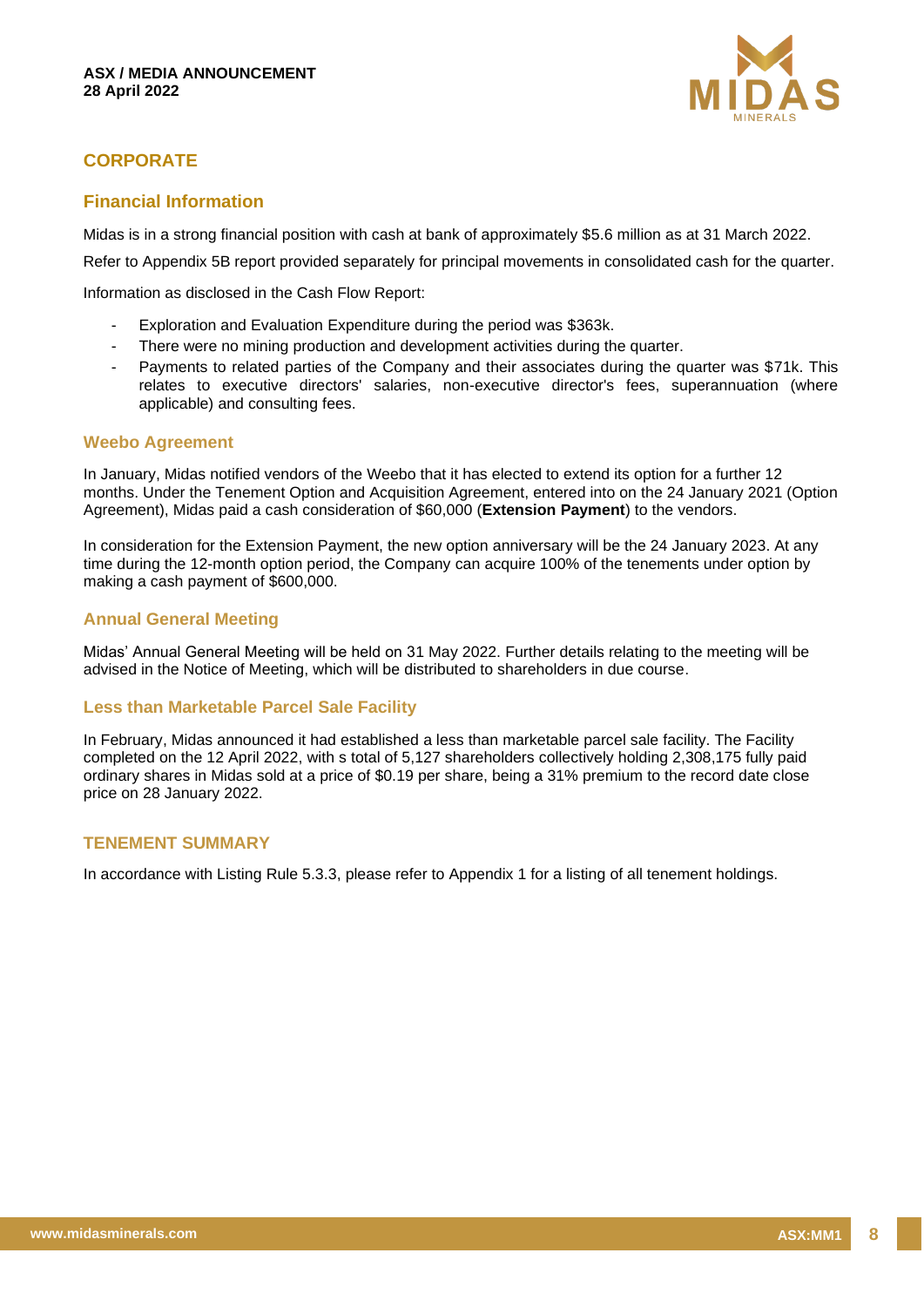

## **USE OF FUNDS STATEMENT**

The Company was admitted to the official list of the ASX on 3-Sept-2021 with official quotation occurring 7- Sept-2021 and as such, the quarterly report for the period ended 31 March 2022 is covered by the "Use of Funds Statement" included in the Company's Pre-quotation disclosure and provided below "Year 1". The below actuals represent cash flows from 7-Sept-2021 to 31-Mar-2022.

| Year 1 Use of Funds Estimated to Actual (In A\$' 000) |        |               |                          |  |  |
|-------------------------------------------------------|--------|---------------|--------------------------|--|--|
|                                                       | Year 1 | <b>Actual</b> | Variance<br>Under/(Over) |  |  |
| <b>Exploration expenditures</b>                       | 3,131  | 1,927         | 1,204                    |  |  |
| Future acquisition costs                              | 150    | ۰             | 150                      |  |  |
| Expenses of the Offer                                 | 552    | 515           | 37                       |  |  |
| Administration costs & working capital                | 739    | 510           | 229                      |  |  |
| <b>Total</b>                                          | 4,572  | 2,952         | 1.620                    |  |  |

Note: For further details refer to the prospectus and pre-quotation disclosure released to the ASX on 3 September 2021.

#### **-ENDS-**

*The Board of Midas Minerals Limited authorised this release.*

### **For more information:**

**Nick Katris** Executive Director **E:** info@midasminerals.com **Nathan Ryan** Media / Investor Relations **E:** nathan.ryan@nwrcommunications.com.au

#### **About Midas**

Midas Minerals is a junior mineral exploration company based in Western Australia, targeting the discovery of economic mineral deposits. Midas' primary focus is gold; however, our projects are also prospective for nickel, PGE, copper, silver and lithium.

The Company has three projects located within the Yilgarn Craton of Western Australia:

**Weebo** *(under an option agreement refer to prospectus ASX release 3 September 2021),* 453km<sup>2</sup> - Tier 1 location within the Yandal greenstone belt between the Thunderbox and Bronzewing gold mines, prospective for gold and nickel. Significant gold drill intercepts and gold and nickel geochemical anomalies were recently reported. Drill results are pending.

**Challa**, 859km<sup>2</sup> - Located over part of the large Windimurra Intrusive Complex between Mt Magnet and Sandstone. Significant palladium-platinum, gold and base metal geochemical anomalies and VTEM conductors were recently identified. Defining drill targets.

**Newington** *(under an option agreement refer ASX release 4 April 2022)*, 311km<sup>2</sup> - Located at the north end of the Southern Cross and Westonia greenstone belts, prospective for lithium and gold. Initial fieldwork by Midas has started.

Midas' Board and management have extensive experience in mineral discovery and a proven track record of significant gold discoveries and mine development.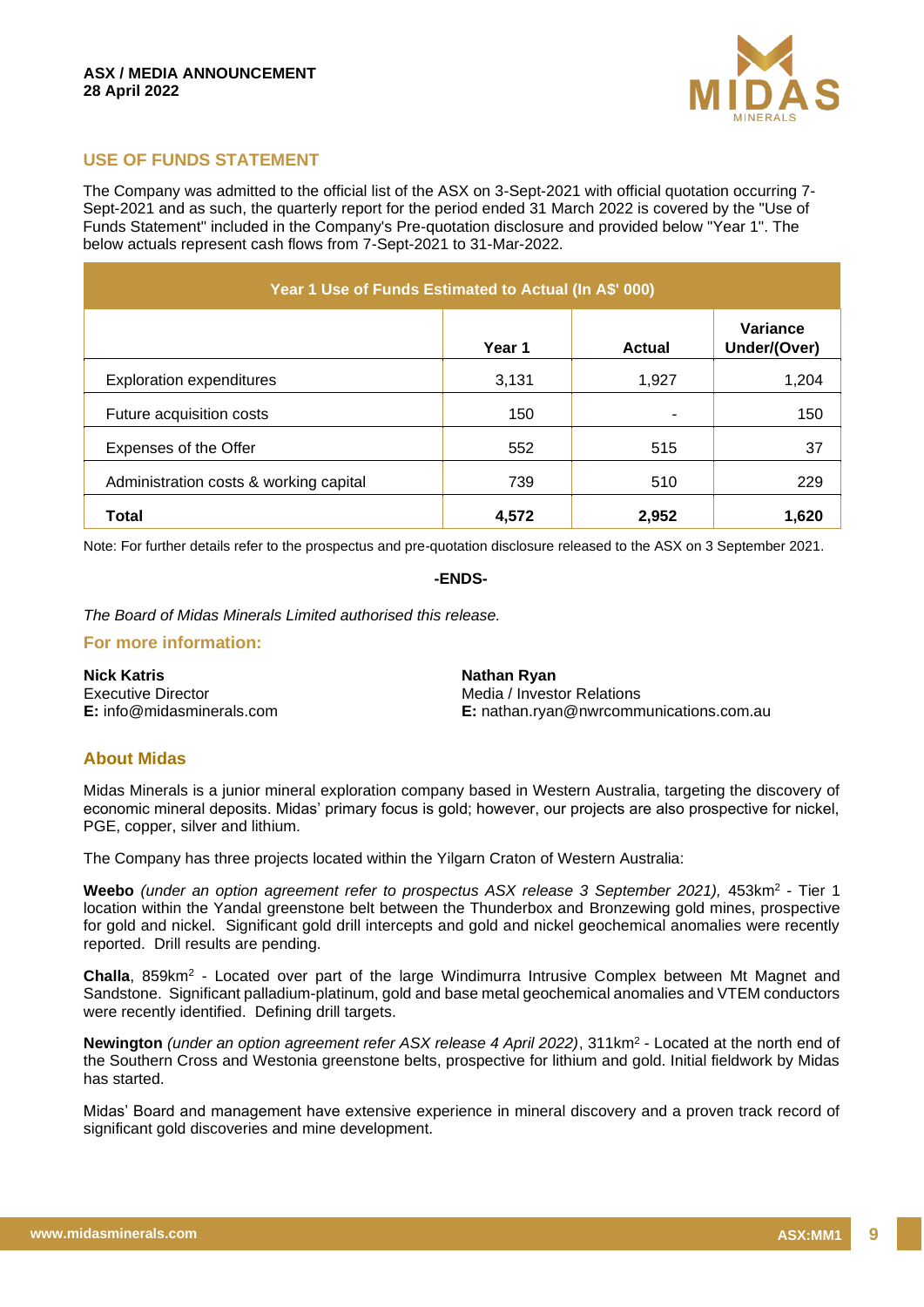

## **Forward Looking Statement**

Various statements in this announcement constitute statements relating to intentions, future acts and events. Such statements are generally classified as "forward looking statements" and involve known and unknown risks, uncertainties and other important factors that could cause those future acts, events and circumstances to differ materially from what is presented or implicitly portrayed herein. The Company gives no assurances that the anticipated results, performance or achievements expressed or implied in these forward-looking statements will be achieved.

## **Disclaimer**

The Information in this announcement that relates to previous exploration results for the Projects is extracted from the following ASX announcements:

- 22 December 2022 Midas maiden drilling at Weebo returns high-grade gold
- 25 January 2022 Gold and Nickel drill targets defined at Weebo
- 8 February 2022 Airborne EM survey confirms high priority targets at Challa
- 15 March 2022 Midas identifies precious base metal anomalies at Challa
- 21 March 2022 Midas recommences gold and nickel drilling at Weebo
- 4 April 2022 Midas enters option to acquire gold and lithium prospects

The above announcements are available to view on the Company's website at [www.midasminerals.com.](http://www.midasminerals.com/) The Company confirms that it is not aware of any new information or data that materially affects the information included in the relevant original market announcements. The Company confirms that the information and context in which the Competent Person's findings are presented have not been materially modified from the original market announcements.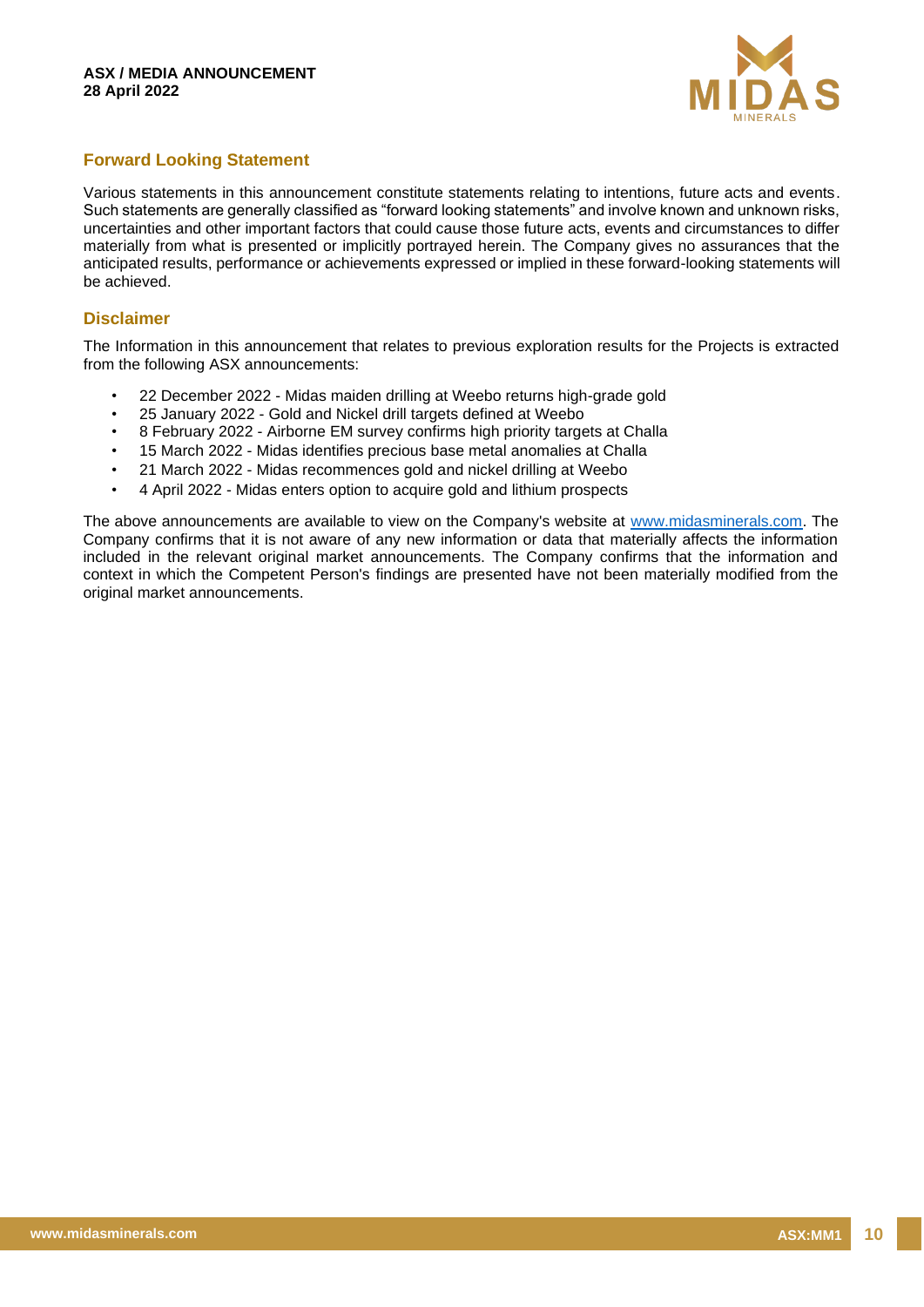

## **Appendix 1 - Disclosures in accordance with ASX Listing Rule 5.3**

### **Summary of Western Australian Mining Tenements held at the end of March 2022 Quarter**

| <b>Licence</b>             | <b>Registered Holder</b>                 | <b>Status Area</b> |            | <b>Application Date Grant Date</b> |                   | <b>Expiry Date</b> |
|----------------------------|------------------------------------------|--------------------|------------|------------------------------------|-------------------|--------------------|
| <b>Challa Project</b>      |                                          |                    |            |                                    |                   |                    |
| E58/563                    | Marigold Minerals Pty Ltd                | Live               | 69 Blocks  | 10 December 2020                   | 19 February 2021  | 18 February 2026   |
| ELA58/564                  | Marigold Minerals Pty Ltd                | Pending            | 29 Blocks  | 10 December 2020                   | N/A               | N/A                |
| ELA58/565                  | Marigold Minerals Pty Ltd                | Pending            | 46 Blocks  | 10 December 2020                   | N/A               | N/A                |
| ELA58/566                  | Marigold Minerals Pty Ltd                | Pending            | 70 Blocks  | 10 December 2020                   | N/A               | N/A                |
| E58/567                    | Marigold Minerals Pty Ltd                | Live               | 70 Blocks  | 10 December 2020                   | 19 February 2021  | 18 February 2026   |
|                            | <b>Southern Cross Regional Project</b>   |                    |            |                                    |                   |                    |
| E70/6024                   | Midas Minerals (Lithium) Pty Ltd Pending |                    | 172 Blocks | 13 January 2022                    | N/A               | N/A                |
| E77/2910                   | Midas Minerals (Lithium) Pty Ltd Pending |                    | 59 Blocks  | 13 January 2022                    | N/A               | N/A                |
| E77/2911                   | Midas Minerals (Lithium) Pty Ltd Pending |                    | 59 Blocks  | 13 January 2022                    | N/A               | N/A                |
| E77/2920                   | Midas Minerals (Lithium) Pty Ltd Pending |                    | 2 Blocks   | 9 March 2022                       | N/A               | N/A                |
| E77/2922                   | Midas Minerals (Lithium) Pty Ltd Pending |                    | 2 Blocks   | 9 March 2022                       | N/A               | N/A                |
| Weebo Project <sup>4</sup> |                                          |                    |            |                                    |                   |                    |
| E36/792                    | Crew, McKnight <sup>1</sup>              | Live               | 8 Blocks   | 30 July 2012                       | 4 June 2013       | 3 June 2023        |
| E36/797                    | Crew, McKnight <sup>1</sup>              | Live               | 2 Blocks   | 16 October 2012                    | 4 June 2013       | 3 June 2023        |
| E36/798                    | Crew, McKnight <sup>1</sup>              | Live               | 2 Blocks   | 16 October 2012                    | 4 June 2013       | 3 June 2023        |
| E36/811                    | Crew, McKnight <sup>1</sup>              | Live               | 12 Blocks  | 16 October 2012                    | 23 April 2014     | 22 April 2024      |
| E36/845                    | Crew, McKnight <sup>2</sup>              | Live               | 7 Blocks   | 26 March 2015                      | 13 January 2016   | 12 January 2026    |
| E36/846                    | Crew, McKnight <sup>2</sup>              | Live               | 13 Blocks  | 26 March 2015                      | 3 August 2016     | 2 August 2021      |
| E36/860                    | Crew, McKnight <sup>2</sup>              | Live               | 9 Blocks   | 18 September 2015                  | 21 September 2017 | 20 September 2022  |
| E36/934                    | Crew, McKnight <sup>2</sup>              | Live               | 4 Blocks   | 10 January 2018                    | 2 August 2018     | 1 August 2023      |
| E36/934                    | Crew, McKnight <sup>2</sup>              | Live               | 4 Blocks   | 10 January 2018                    | 2 August 2018     | 1 August 2023      |
| E36/952                    | Crew, McKnight <sup>2</sup>              | Live               | 8 Blocks   | 5 October 2018                     | 27 September 2019 | 26 September 2024  |
| P36/1878                   | Crew, Crew, McKnight <sup>3</sup>        | Live               | 140 Ha     | 26 March 2018                      | 19 October 2018   | 18 October 2022    |
| P36/1927                   | Marigold Minerals Pty Ltd                | Pending            | 12.77 Ha   | 23 November 2021                   | N/A               | N/A                |
| ELA36/1007                 | Marigold Minerals Pty Ltd                | Pending            | 47 Blocks  | 15 December 2020                   | N/A               | N/A                |
| ELA36/1008                 | Marigold Minerals Pty Ltd                | Pending            | 37 Blocks  | 15 December 2020                   | N/A               | N/A                |

#### **Notes:**

1. Ross Frederick Crew (66.67%), Russell Geoffrey McKnight (33.33%).

2. Ross Frederick Crew (50%), Russell Geoffrey McKnight (50%)

3. Cristopher Crew (33.33%), Ross Frederick Crew (33.33%), Russell Geoffrey McKnight (33.34%)

4. The Weebo Project is under an Option agreement which Midas Minerals can acquire 100% of the project for a \$600,000 cash payment. This may be exercised on or before 24 January 2023.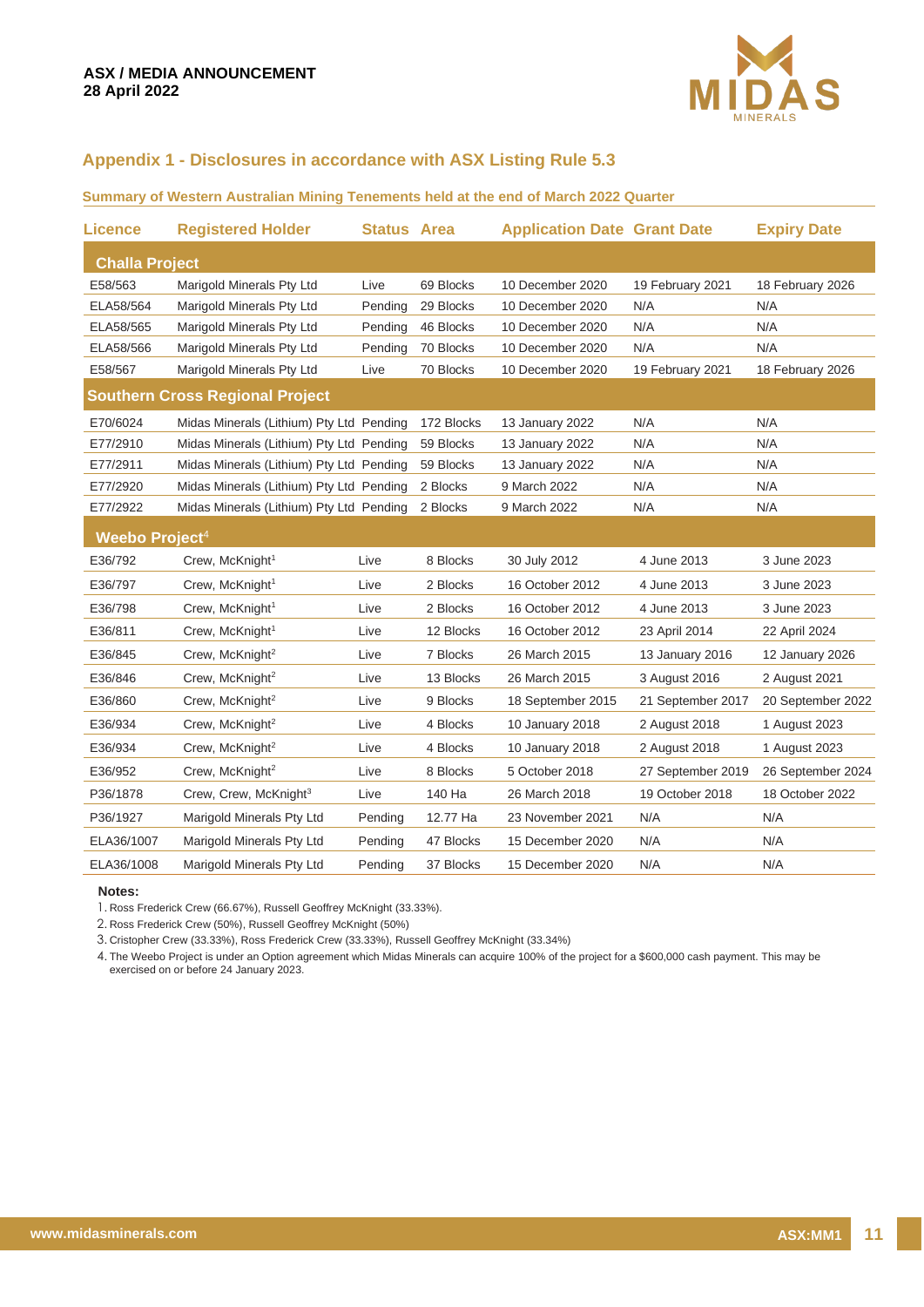

#### **Mining Tenements acquired and disposed during the quarter**

### **Mining Tenements Acquired:**

| <b>Licence</b> | <b>Registered Holder</b>         | <b>Status</b> | <b>Application Date</b> |
|----------------|----------------------------------|---------------|-------------------------|
|                |                                  |               |                         |
| E70/6024       | Midas Minerals (Lithium) Pty Ltd | Pending       | 13 January 2022         |
| E77/2910       | Midas Minerals (Lithium) Pty Ltd | Pending       | 13 January 2022         |
| E77/2911       | Midas Minerals (Lithium) Pty Ltd | Pending       | 13 January 2022         |
| E77/2920       | Midas Minerals (Lithium) Pty Ltd | Pending       | 9 March 2022            |
| E77/2922       | Midas Minerals (Lithium) Pty Ltd | Pending       | 9 March 2022            |

### **Mining Tenements Disposed:**

|                       | <b>Registered Holder</b> | <b>Status</b> | Area | <b>Application Date</b> | <b>Grant Date</b> | <b>Expiry Date</b> |
|-----------------------|--------------------------|---------------|------|-------------------------|-------------------|--------------------|
| <b>Sunset Project</b> |                          |               |      |                         |                   |                    |
| P37/8759              | AME                      | Live          |      | 117 Ha 31 August 2016   | 29 March 2017     | 28 March 2025      |

**Beneficial percentage interests in joint venture agreements at the end of the quarter** 

Nil

**Beneficial percentage interests in farm-in or farm-out agreements acquired or disposed during the quarter** 

Nil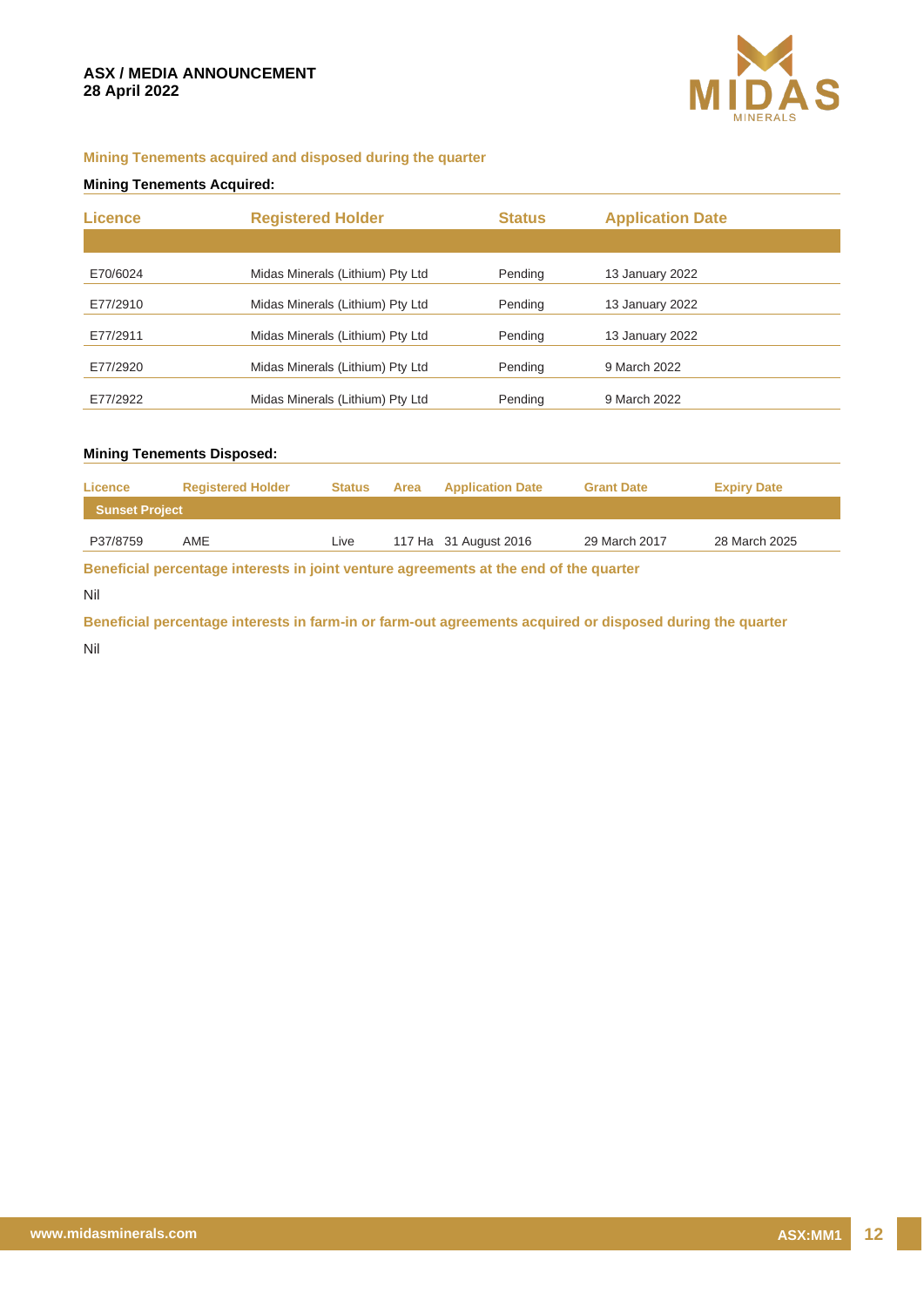## **Appendix 5B**

## **Mining exploration entity or oil and gas exploration entity quarterly cash flow report**

| Name of entity         |                                   |
|------------------------|-----------------------------------|
| Midas Minerals Limited |                                   |
| ABN                    | Quarter ended ("current quarter") |
| 33 625 128 770         | 31 March 2022                     |

|     | <b>Consolidated statement of cash flows</b>       | <b>Current quarter</b><br>\$A'000 | Year to date<br>$(3$ months)<br>\$A'000 |
|-----|---------------------------------------------------|-----------------------------------|-----------------------------------------|
| 1.  | Cash flows from operating activities              |                                   |                                         |
| 1.1 | Receipts from customers                           |                                   |                                         |
| 1.2 | Payments for                                      |                                   |                                         |
|     | exploration & evaluation<br>(a)                   |                                   |                                         |
|     | (b)<br>development                                |                                   |                                         |
|     | production<br>(c)                                 |                                   |                                         |
|     | staff costs<br>(d)                                | (69)                              | (69)                                    |
|     | (e) administration and corporate costs            | (3)                               | (3)                                     |
| 1.3 | Dividends received (see note 3)                   |                                   |                                         |
| 1.4 | Interest received                                 | 1                                 | 1                                       |
| 1.5 | Interest and other costs of finance paid          |                                   |                                         |
| 1.6 | Income taxes paid                                 |                                   |                                         |
| 1.7 | Government grants and tax incentives              |                                   |                                         |
| 1.8 | Other - GST Refund                                | 83                                | 83                                      |
| 1.9 | Net cash from / (used in) operating<br>activities | 12                                | 12                                      |

| 2.  | Cash flows from investing activities |       |       |
|-----|--------------------------------------|-------|-------|
| 2.1 | Payments to acquire or for           |       |       |
|     | entities<br>(a)                      | -     |       |
|     | (b)<br>tenements                     | (116) | (116) |
|     | property, plant and equipment<br>(C) | (4)   | (4)   |
|     | exploration & evaluation<br>(d)      | (363) | (363) |
|     | investments<br>(e)                   |       |       |
|     | other non-current assets<br>(f)      | -     |       |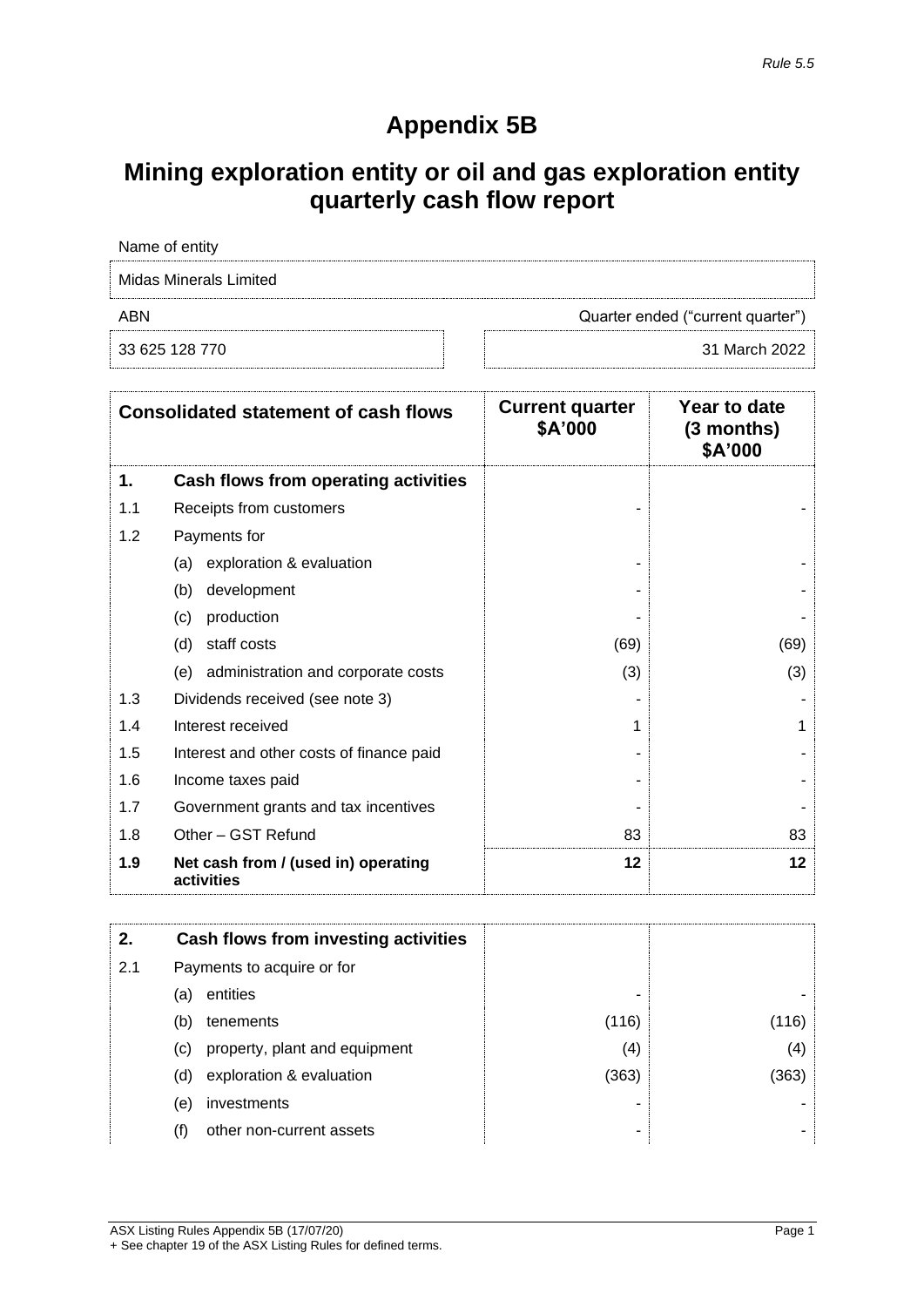|     | <b>Consolidated statement of cash flows</b>       | <b>Current quarter</b><br>\$A'000 | Year to date<br>(3 months)<br>\$A'000 |
|-----|---------------------------------------------------|-----------------------------------|---------------------------------------|
| 2.2 | Proceeds from the disposal of:                    |                                   |                                       |
|     | entities<br>(a)                                   |                                   |                                       |
|     | (b)<br>tenements                                  |                                   |                                       |
|     | (c)<br>property, plant and equipment              |                                   |                                       |
|     | (d)<br>investments                                |                                   |                                       |
|     | (e)<br>other non-current assets                   |                                   |                                       |
| 2.3 | Cash flows from loans to other entities           |                                   |                                       |
| 2.4 | Dividends received (see note 3)                   |                                   |                                       |
| 2.5 | Other (provide details if material)               |                                   |                                       |
| 2.6 | Net cash from / (used in) investing<br>activities | (483)                             | (483)                                 |

| 3.   | Cash flows from financing activities                                                       |      |      |
|------|--------------------------------------------------------------------------------------------|------|------|
| 3.1  | Proceeds from issues of equity securities<br>(excluding convertible debt securities)       |      |      |
| 3.2  | Proceeds from issue of convertible debt<br>securities                                      |      |      |
| 3.3  | Proceeds from exercise of options                                                          |      |      |
| 3.4  | Transaction costs related to issues of equity<br>securities or convertible debt securities | (40) | (40) |
| 3.5  | Proceeds from borrowings                                                                   |      |      |
| 3.6  | Repayment of borrowings                                                                    |      |      |
| 3.7  | Transaction costs related to loans and<br>borrowings                                       |      |      |
| 3.8  | Dividends paid                                                                             |      |      |
| 3.9  | Other (provide details if material)                                                        |      |      |
| 3.10 | Net cash from / (used in) financing<br>activities                                          | (40) | (40) |

|     | Net increase / (decrease) in cash and<br>cash equivalents for the period |       |       |
|-----|--------------------------------------------------------------------------|-------|-------|
| 4.1 | Cash and cash equivalents at beginning of<br>period                      | 6,083 | 6.083 |
| 4.2 | Net cash from / (used in) operating<br>activities (item 1.9 above)       | 12    | 12    |
| 4.3 | Net cash from / (used in) investing activities<br>(item 2.6 above)       | (483) | (483) |
| 4.4 | Net cash from / (used in) financing activities<br>item 3.10 above)       | (40)  | (40)  |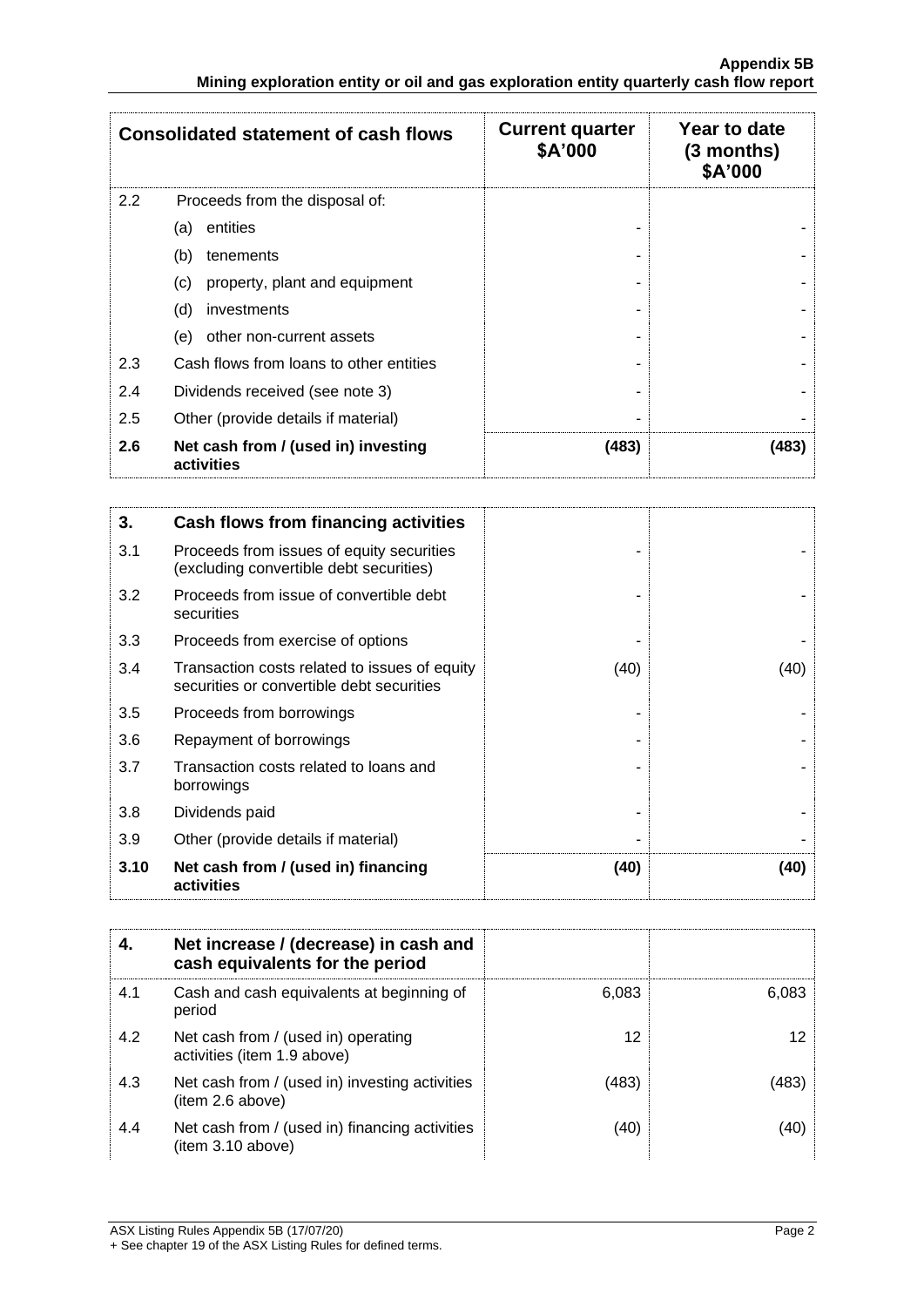|     | Consolidated statement of cash flows                 | <b>Current quarter</b><br>\$A'000 | Year to date<br>$(3$ months)<br>\$A'000 |
|-----|------------------------------------------------------|-----------------------------------|-----------------------------------------|
| 4.5 | Effect of movement in exchange rates on<br>cash held |                                   |                                         |
| 4.6 | Cash and cash equivalents at end of<br>period        | 5.572                             | 5.572                                   |

| 5.  | Reconciliation of cash and cash<br>equivalents<br>at the end of the quarter (as shown in the<br>consolidated statement of cash flows) to the<br>related items in the accounts | <b>Current quarter</b><br>\$A'000 | <b>Previous quarter</b><br>\$A'000 |
|-----|-------------------------------------------------------------------------------------------------------------------------------------------------------------------------------|-----------------------------------|------------------------------------|
| 5.1 | <b>Bank balances</b>                                                                                                                                                          | 5,572                             | 6,083                              |
| 5.2 | Call deposits                                                                                                                                                                 |                                   |                                    |
| 5.3 | <b>Bank overdrafts</b>                                                                                                                                                        |                                   |                                    |
| 5.4 | Other (provide details)                                                                                                                                                       | -                                 |                                    |
| 5.5 | Cash and cash equivalents at end of<br>quarter (should equal item 4.6 above)                                                                                                  | 5,572                             | 6,083                              |

| 6.  | Payments to related parties of the entity and their<br>associates                                                                                           | <b>Current quarter</b><br><b>\$A'000</b> |
|-----|-------------------------------------------------------------------------------------------------------------------------------------------------------------|------------------------------------------|
| 6.1 | Aggregate amount of payments to related parties and their<br>associates included in item 1                                                                  |                                          |
| 6.2 | Aggregate amount of payments to related parties and their<br>associates included in item 2                                                                  |                                          |
|     | Note: if any amounts are shown in items 6.1 or 6.2, your quarterly activity report must include a description of, and an<br>explanation for, such payments. |                                          |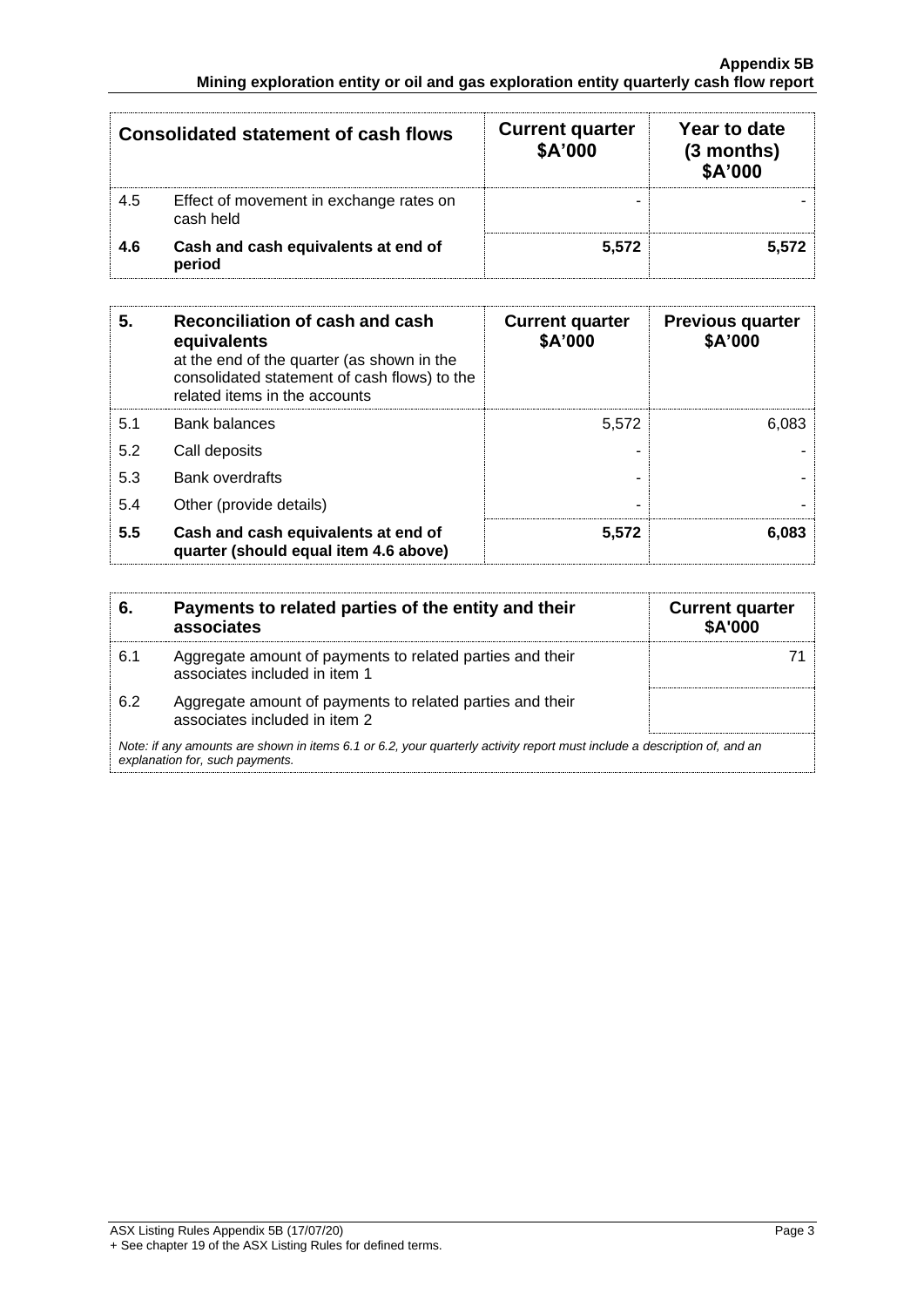| 7.  | <b>Financing facilities</b><br>Note: the term "facility' includes all forms of financing<br>arrangements available to the entity.<br>Add notes as necessary for an understanding of the<br>sources of finance available to the entity.                                                                                                               | <b>Total facility</b><br>amount at quarter<br>end<br>\$A'000 | Amount drawn at<br>quarter end<br>\$A'000 |
|-----|------------------------------------------------------------------------------------------------------------------------------------------------------------------------------------------------------------------------------------------------------------------------------------------------------------------------------------------------------|--------------------------------------------------------------|-------------------------------------------|
| 7.1 | Loan facilities                                                                                                                                                                                                                                                                                                                                      |                                                              |                                           |
| 7.2 | Credit standby arrangements                                                                                                                                                                                                                                                                                                                          |                                                              |                                           |
| 7.3 | Other (please specify)                                                                                                                                                                                                                                                                                                                               |                                                              |                                           |
| 7.4 | <b>Total financing facilities</b>                                                                                                                                                                                                                                                                                                                    |                                                              |                                           |
| 7.5 | Unused financing facilities available at quarter end                                                                                                                                                                                                                                                                                                 |                                                              |                                           |
| 7.6 | Include in the box below a description of each facility above, including the lender, interest<br>rate, maturity date and whether it is secured or unsecured. If any additional financing<br>facilities have been entered into or are proposed to be entered into after quarter end,<br>include a note providing details of those facilities as well. |                                                              |                                           |
|     | <b>NA</b>                                                                                                                                                                                                                                                                                                                                            |                                                              |                                           |

| 8.  | Estimated cash available for future operating activities                                                                                                                                                                        | \$A'000           |  |
|-----|---------------------------------------------------------------------------------------------------------------------------------------------------------------------------------------------------------------------------------|-------------------|--|
| 8.1 | Net cash from / (used in) operating activities (item 1.9)                                                                                                                                                                       | $12 \overline{ }$ |  |
| 8.2 | (Payments for exploration & evaluation classified as investing<br>activities) (item 2.1(d))                                                                                                                                     | (363)             |  |
| 8.3 | Total relevant outgoings (item $8.1 +$ item $8.2$ )                                                                                                                                                                             | (351)             |  |
| 8.4 | Cash and cash equivalents at quarter end (item 4.6)                                                                                                                                                                             | 5,572             |  |
| 8.5 | Unused finance facilities available at quarter end (item 7.5)                                                                                                                                                                   |                   |  |
| 8.6 | Total available funding (item $8.4 +$ item $8.5$ )                                                                                                                                                                              | 5,572             |  |
| 8.7 | Estimated quarters of funding available (item 8.6 divided by<br>item $8.3$ )                                                                                                                                                    | 15.9              |  |
|     | Note: if the entity has reported positive relevant outgoings (ie a net cash inflow) in item 8.3, answer item 8.7 as "N/A".<br>Otherwise, a figure for the estimated quarters of funding available must be included in item 8.7. |                   |  |
| 8.8 | If item 8.7 is less than 2 quarters, please provide answers to the following questions:                                                                                                                                         |                   |  |
|     | 8.8.1<br>Does the entity expect that it will continue to have the current level of net operating<br>cash flows for the time being and, if not, why not?                                                                         |                   |  |
|     | Answer:<br><b>NA</b>                                                                                                                                                                                                            |                   |  |
|     | 8.8.2<br>Has the entity taken any steps, or does it propose to take any steps, to raise further<br>cash to fund its operations and, if so, what are those steps and how likely does it<br>believe that they will be successful? |                   |  |
|     | Answer:                                                                                                                                                                                                                         |                   |  |
|     | <b>NA</b>                                                                                                                                                                                                                       |                   |  |